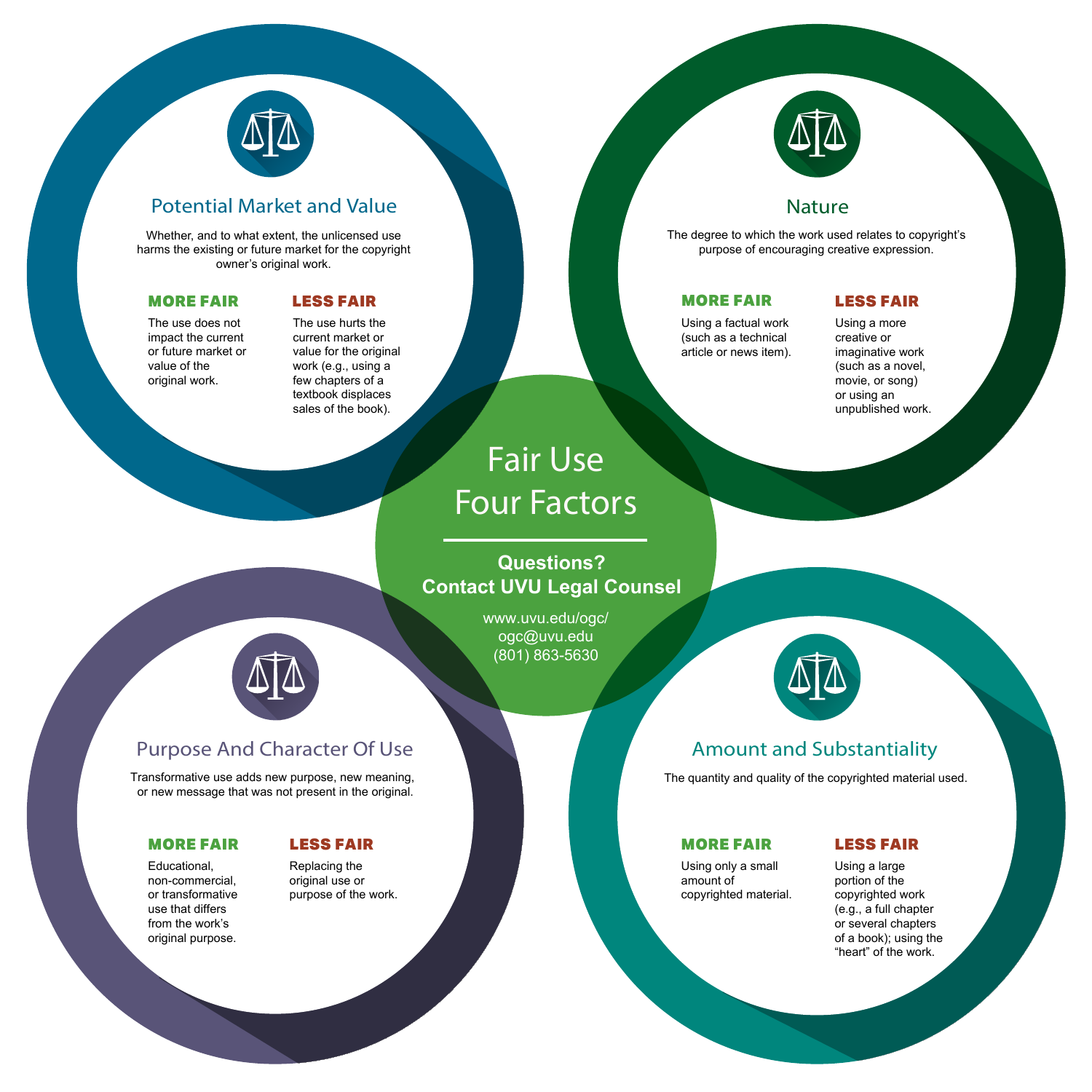

# Potential Market and Value

Whether, and to what extent, the unlicensed use harms the existing or future market for the copyright owner's original work.

### MORE FAIR

The use does not impact the current or future market or value of the original work.

### LESS FAIR

The use hurts the current market or value for the original work (e.g., using a few chapters of a textbook displaces sales of the book).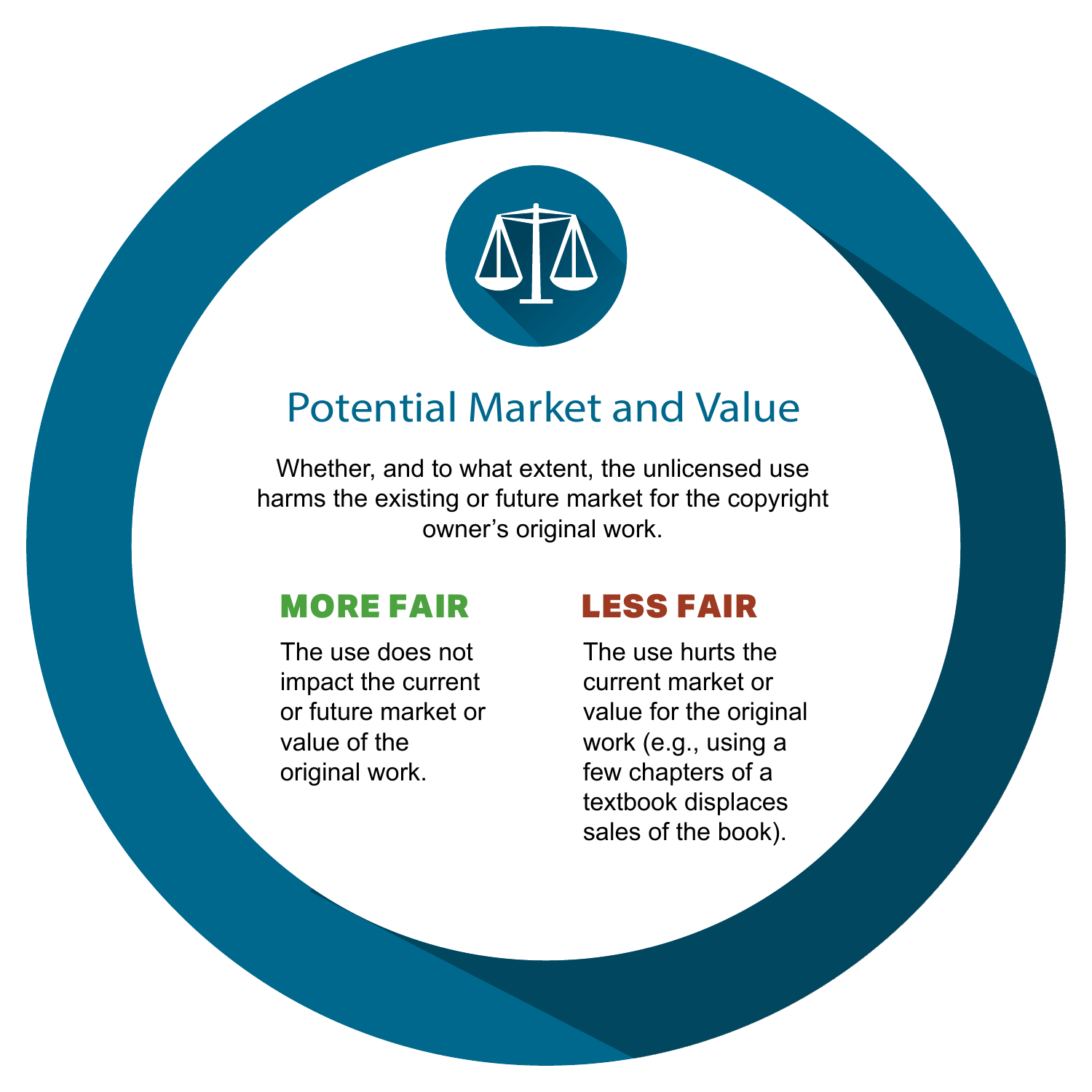

# **Nature**

The degree to which the work used relates to copyright's purpose of encouraging creative expression.

#### MORE FAIR

Using a factual work (such as a technical article or news item).

### LESS FAIR

Using a more creative or imaginative work (such as a novel, movie, or song) or using an unpublished work.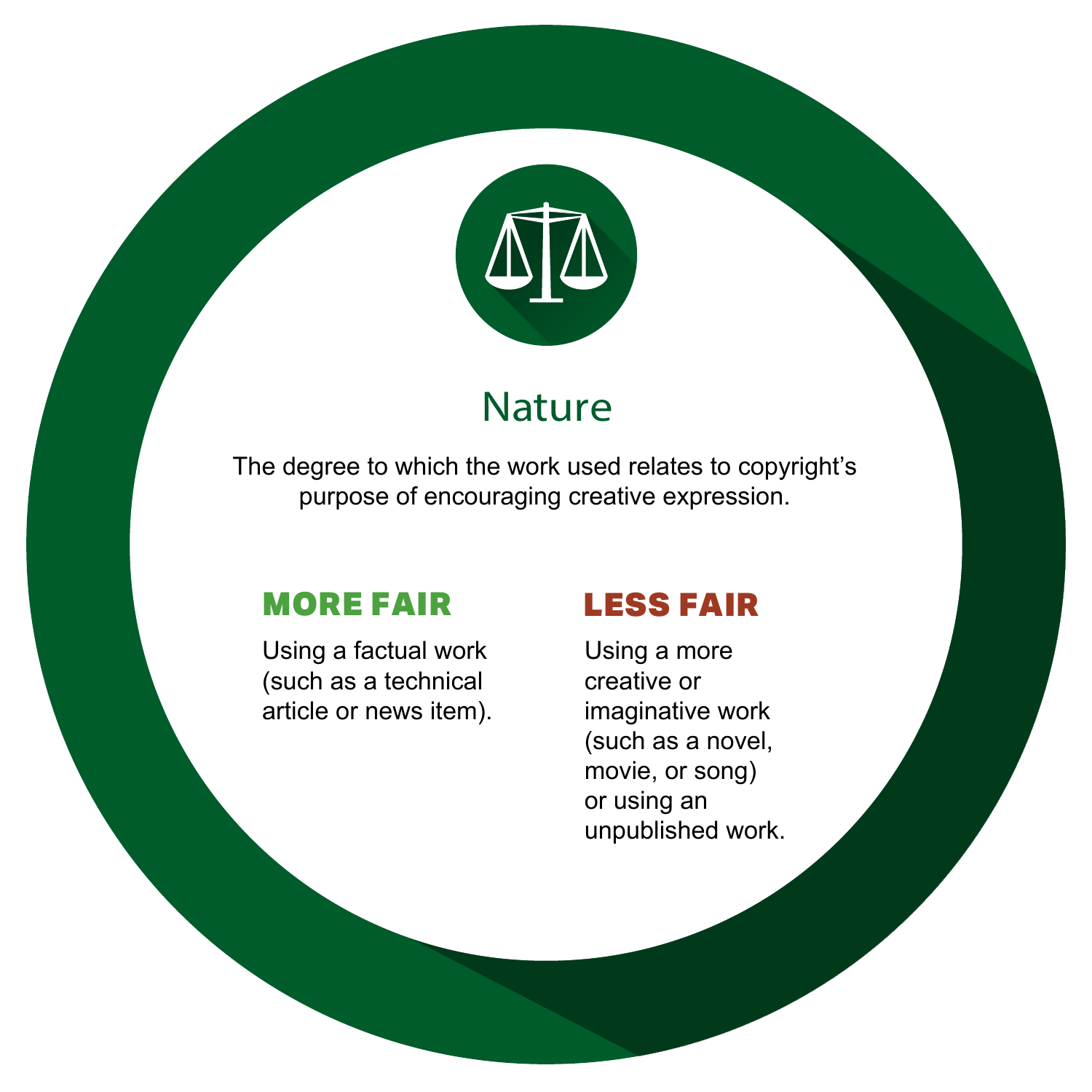

# Amount and Substantiality

The quantity and quality of the copyrighted material used.

Using only a small amount of copyrighted material.

#### MORE FAIR LESS FAIR

Using a large portion of the copyrighted work (e.g., a full chapter or several chapters of a book); using the "heart" of the work.